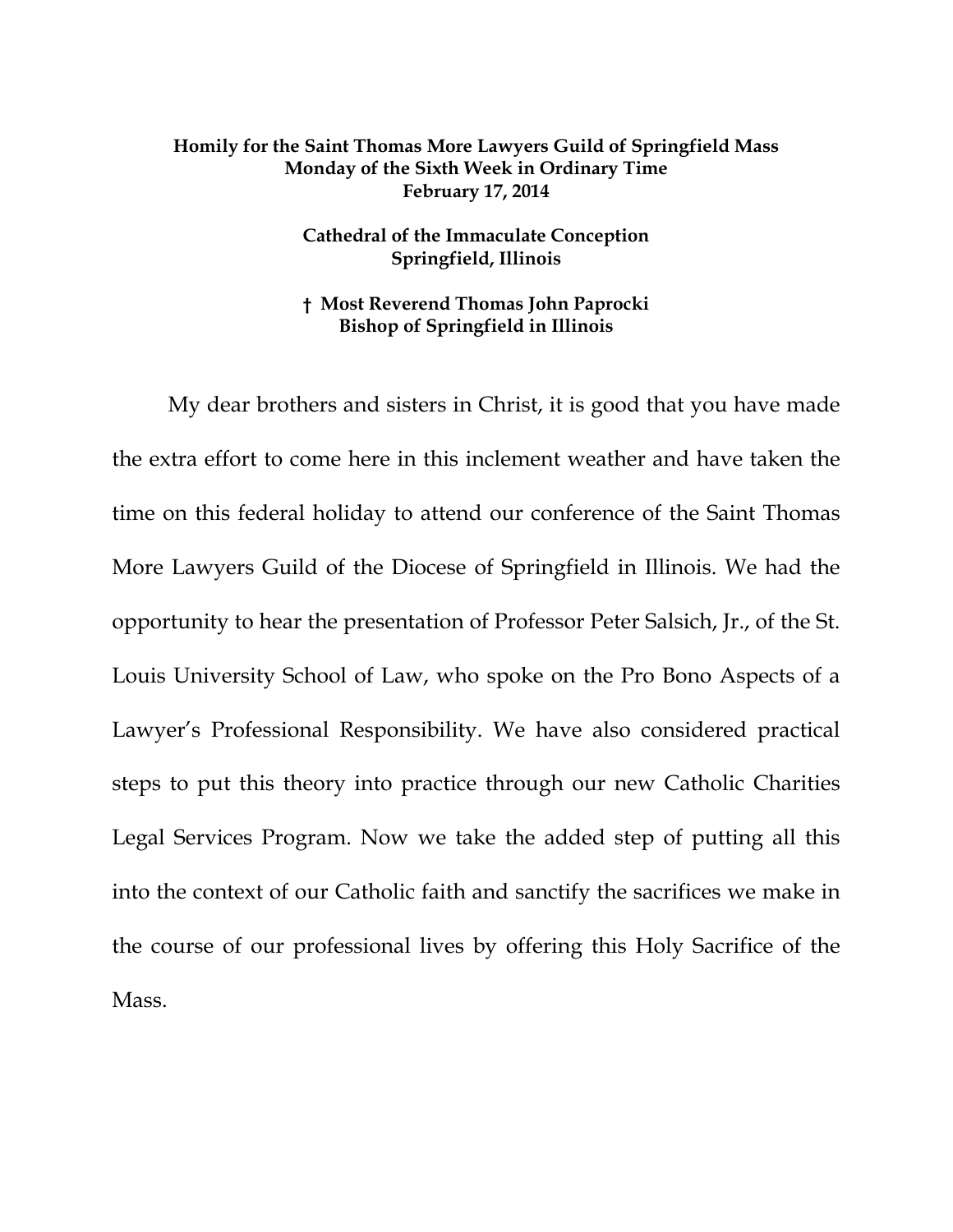In our first reading today, we hear from the Letter of St. James who begins his letter in the following way: "James, a servant of God and of the Lord Jesus Christ" (James 1:1). It can be easy for us, when reading a line like this, to move beyond it so as to jump into the heart of the letter. This introduction, however, is not just a passing formality. It is, rather, a statement of great significance in that it communicates to the reader the identity by which the author would like to be known, namely, as a servant of God.

If you were to read the introduction of the majority of the letters of St. Paul, you would find a similar practice of his self-identification as a servant and apostle of Christ. While some may read such introductions as a way for the authors to prove their credibility to their audiences, these words of identification were far more than just empty words. This can easily be seen by the fact that these disciples of Jesus continued to identify themselves with Him when it would have not been to their advantage, but would have brought upon them criticism and even persecution for their witnessing to their faith. Such is the true mark of an authentic follower of Jesus, one who identifies with Him regardless of how they are received by those around them.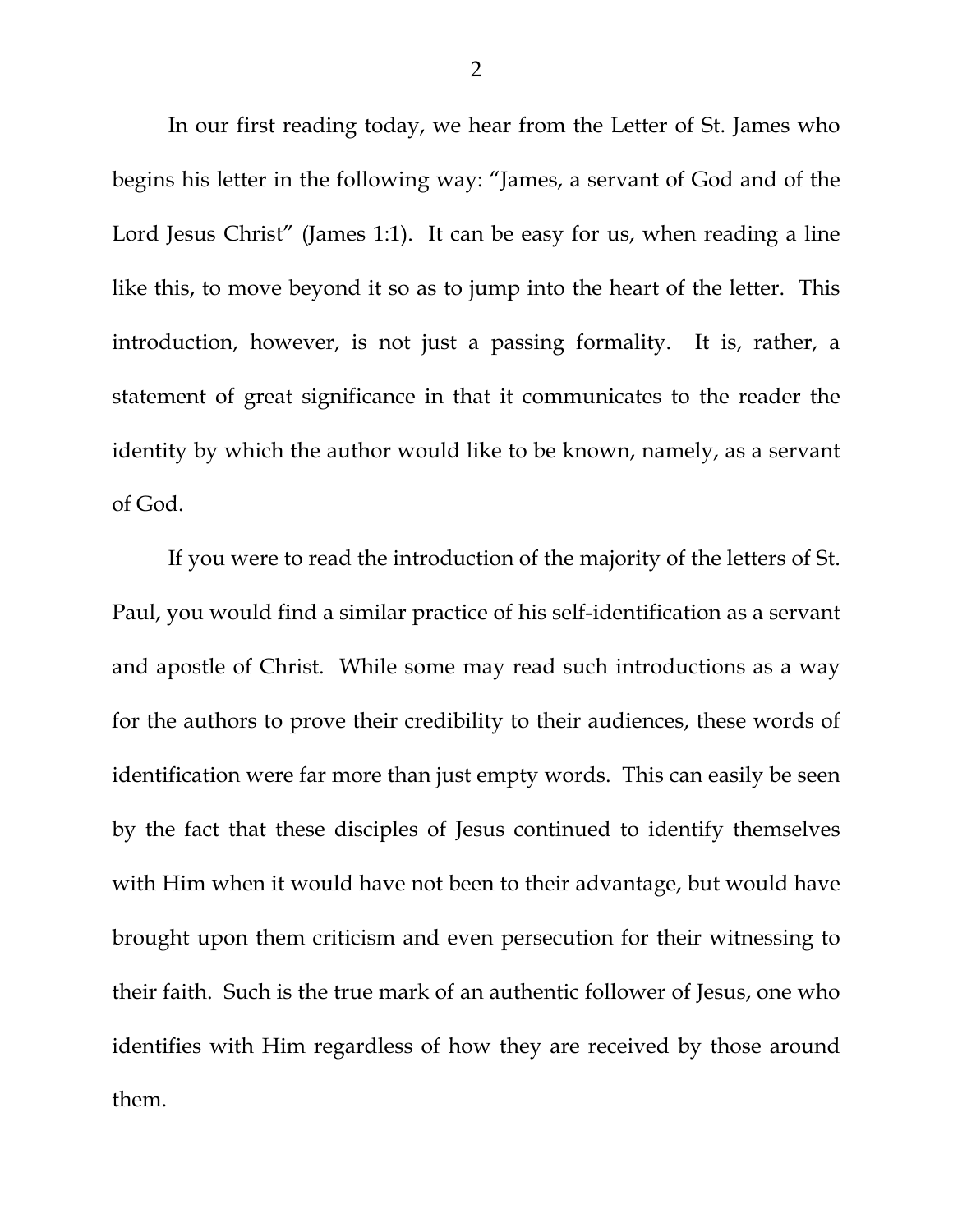There are many examples in the history of the Church of saints who have boldly identified themselves with Christ even to the point of losing their lives. One such example, which is very appropriate to us as lawyers, is the example of St. Thomas More who was executed for his steadfast identification with Christ and His Church in the face of persecution. In the scene at the end of the movie about his life, *A Man for All Seasons*, More is given the opportunity to speak a few final words before being beheaded. He offers a brief explanation that sums up his life as he identifies himself with the following words: "I die His Majesty's good servant...but God's first."

The example of St. Thomas More is an inspiration for all of us to continually remind ourselves that in our work as lawyers, judges, and legal professionals, we are to identify ourselves in a similar way, first and foremost as servants of God. There is a mindset in our country which is uneasy with those in public service who identify themselves in this way. There is a fear that by following God as our first priority, we will somehow be influenced to act in a way that is harmful to society and contrary to true progress and the common good. Nothing can be further from the truth, for by being obedient followers of Christ and His Church, we offer an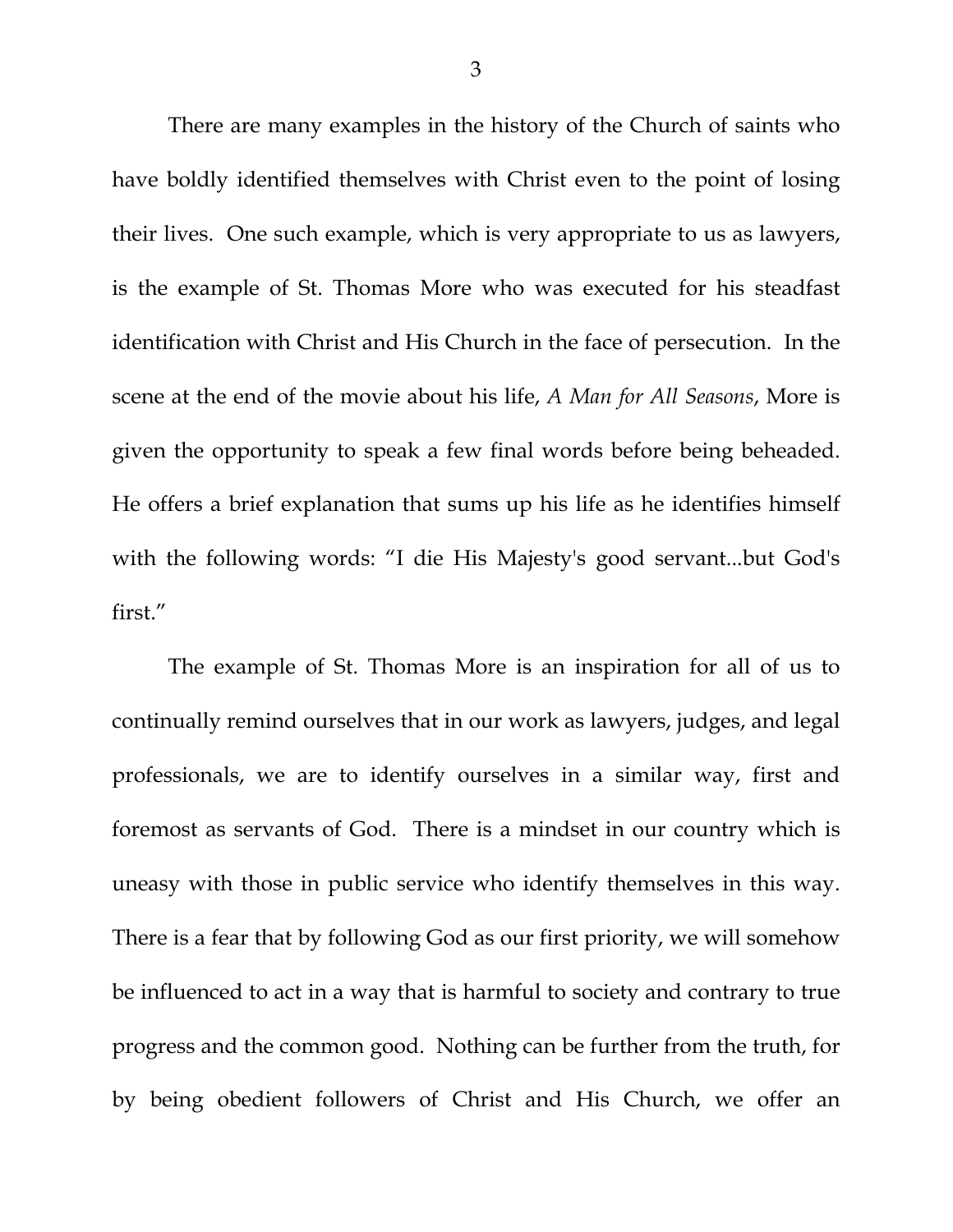approach to the challenges of our society that is based on principles which promote the value and dignity of every human being and the true common good, not just for some, but for all.

To live our lives as being identified first with God is no easy task. To say that we believe what God teaches in the Scriptures and through the Church is one thing, but to put those beliefs into practice, especially in the area of public service, will bring with it no shortage of challenges and trials. The prospect of these challenges must not frighten us, though. As he continues in our first reading, James encourages us in this regard when he writes: "Consider it all joy, my brothers and sisters, when you encounter various trials, for you know that the testing of your faith produces perseverance" (James 1:2-3). By standing for the truth in the face of opposition, we grow in that perseverance, which, as Jesus Himself tells us, "will secure [our] lives" (Luke 21:19).

Today, our country celebrates President's Day, a day in which we commemorate the birthdays of our first President, George Washington, who was born on February 22<sup>nd</sup>, and our 16<sup>th</sup> President, Springfield's own Abraham Lincoln, who was born on February 12th. We also remember the many contributions that all the past presidents of this country have made

4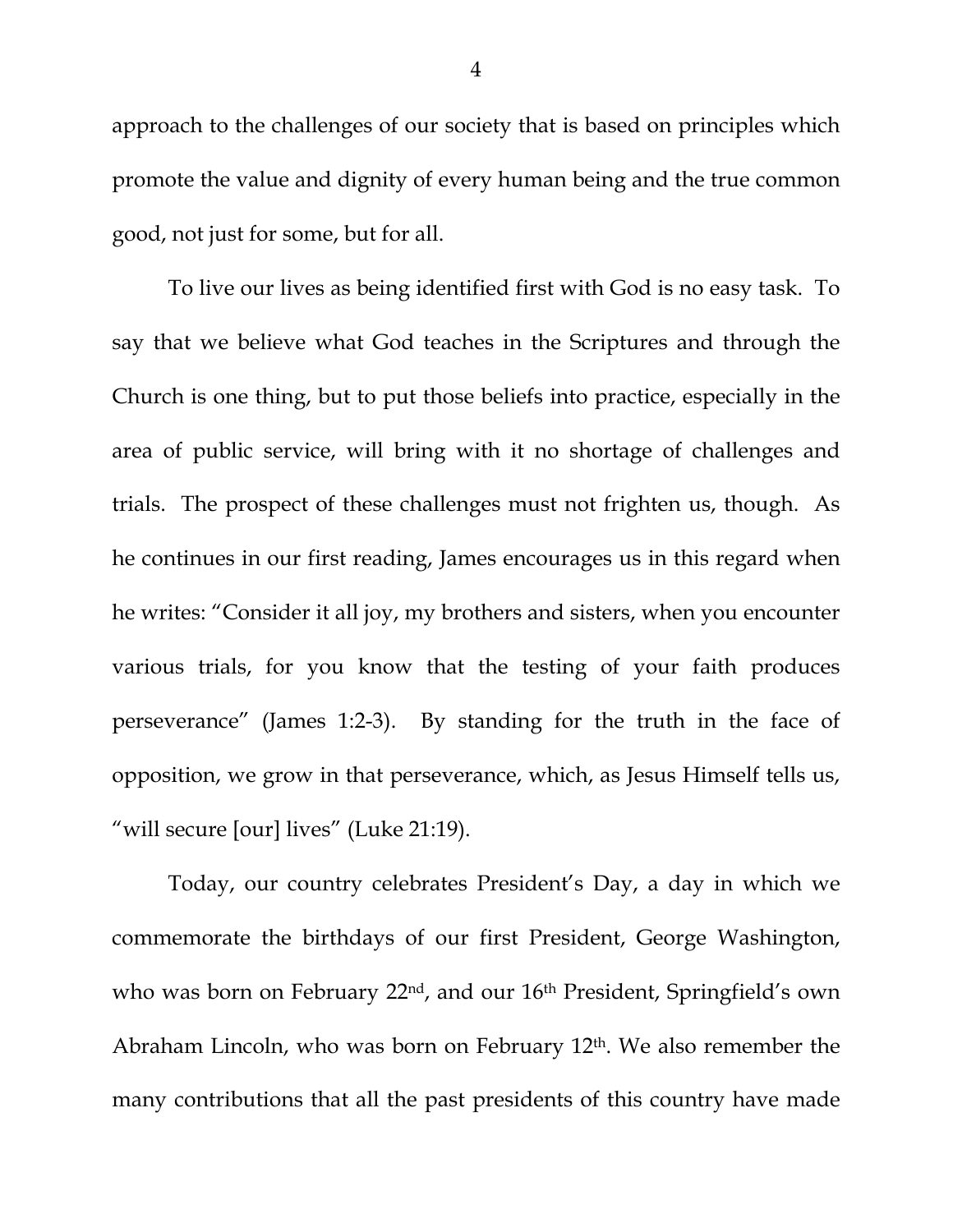to help us become a great nation. We are mindful of the ways in which these men have used their God-given gifts to guide our nation. There are many inspiring examples of good that has been done by them. There are, unfortunately, instances when those gifts have been used poorly to their disadvantage and that of our country. It is our responsibility as citizens of this country and servants of justice and the common good to seek to assist the leaders of our country in their governance, but we must never allow ourselves to forget that we are God's servants first.

By living with God as our first priority, we work to ensure that the laws of our country are in conformity with the natural and divine law which have been given to us by God so that we might come to experience not only the well-ordering of society, but will more importantly prepare us for our true citizenship which is in Heaven (Philippians 3:20).

As we prepare to receive our Lord in the Eucharist today, let us ask Him for the wisdom to know how to best serve God's people and for the courage to put that wisdom into practice in the work that has been entrusted to us. May we be encouraged by the example of the saints who identified themselves in word and deed and God's servants first that we too may persevere in our journey and merit to hear those words at the end